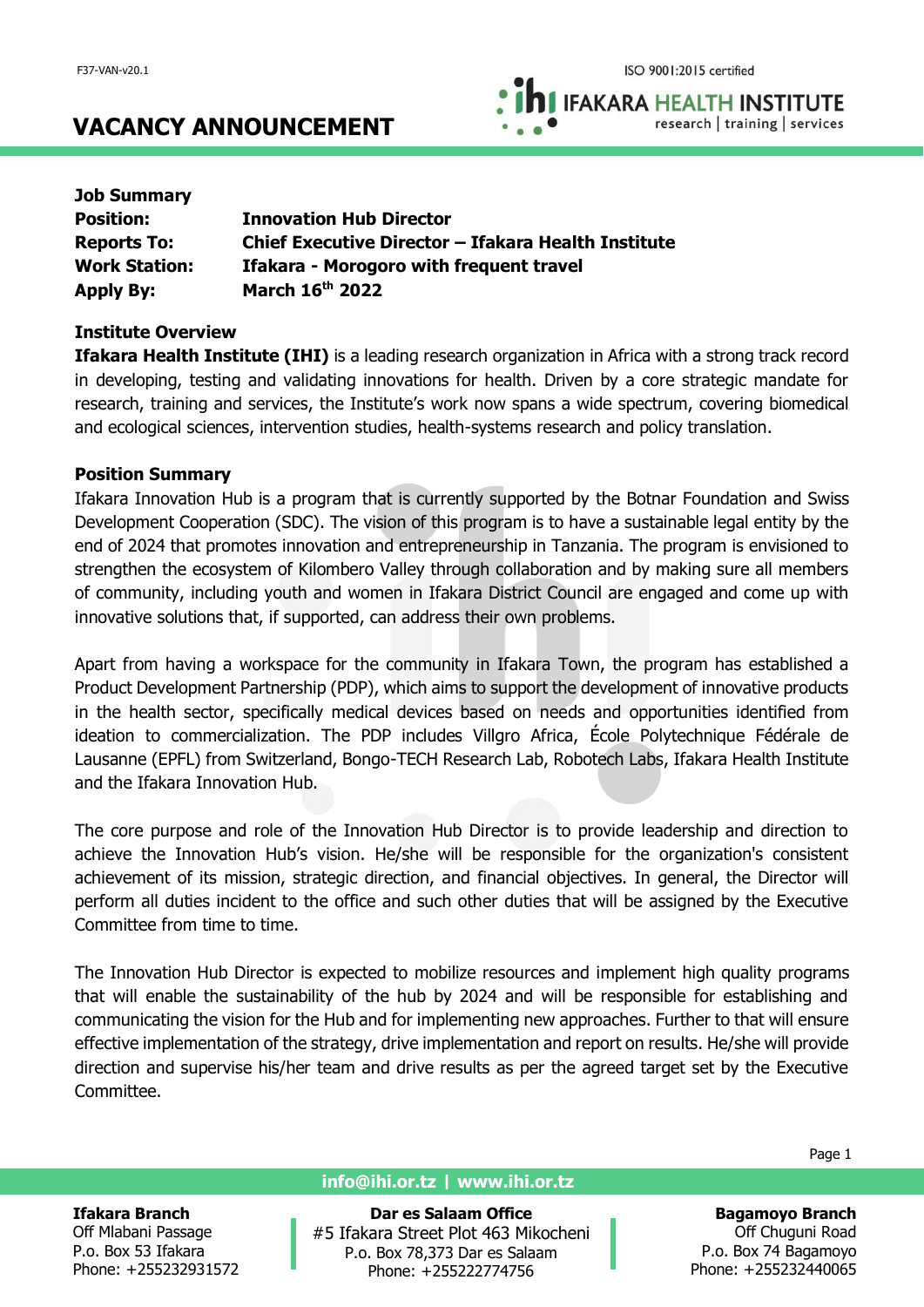# **VACANCY ANNOUNCEMENT**

**IFAKARA HEALTH INSTITUTE** research | training | services

# **Duties and Responsibilities**

The following duties are intended to provide a representative summary of the major duties and responsibilities and DO NOT serve as a comprehensive list of all duties performed by the Innovation Hub Director:

- Leadership:
	- 1. Provide leadership in developing and implementation of the programs to achieve the set targets by the donors and Executive Committee.
	- 2. Provide a clear vision, purpose for the organisation.
	- 3. Operate as a positive role model for the culture of the organization, principled and acts with integrity.
	- 4. Understand and navigate organization dynamics; builds strong informal and formal networks.
	- 5. Develop a high performing collaborative team; is inspirational and present.
	- 6. Provide the Executive Committee with trusted feedback and advice.
	- 7. Resourceful and willing to take measured risks.
- Strategy:
	- 1. Ensures Ifakara Innovation Hub has a long-term strategy which achieves its mission, and toward which it makes consistent and timely progress.
	- 2. Understands context and has a clear long-term view. Navigates ambiguity and is relentlessly solutions driven.
	- 3. Uses strong analytical and innovative thinking to develop a clear business strategy to achieve goals.
	- 4. Ensures alignment with Program strategic direction.
- Staff and partners Relations:
	- 1. In consultation with the host institution be responsible for the recruitment, employment, and release of all personnel, both full-time staff and consultants.
	- 2. In consultation with the host institutions ensure job descriptions TORs are developed, regular performance evaluations are held, and that sound human resource and partnership management practices are in place.
	- 3. Maintain a climate which attracts, keeps, and motivates a diverse staff of top-quality employees, partners and consultants.
- Communications:
	- 1. See that the Executive Director of host Institute and Executive Committee is kept fully informed on the condition of the Innovation Hub and all-important factors influencing it.
	- 2. Publicize the activities of Innovation hub, its programs and goals.
	- 3. Represent the programs and point of view of the organization to donor agencies, partner organizations, private sector clients and the public.
	- 4. Ensure there is a clear communication strategy which maximizes opportunities for advocacy, fundraising and builds Ifakara Innovation Hub reputation.

## **Ifakara Branch**

Off Mlabani Passage P.o. Box 53 Ifakara Phone: +255232931572

## **info@ihi.or.tz | www.ihi.or.tz**

**Dar es Salaam Office** #5 Ifakara Street Plot 463 Mikocheni P.o. Box 78,373 Dar es Salaam Phone: +255222774756

Page 2

# **Bagamoyo Branch** Off Chuguni Road

P.o. Box 74 Bagamoyo Phone: +255232440065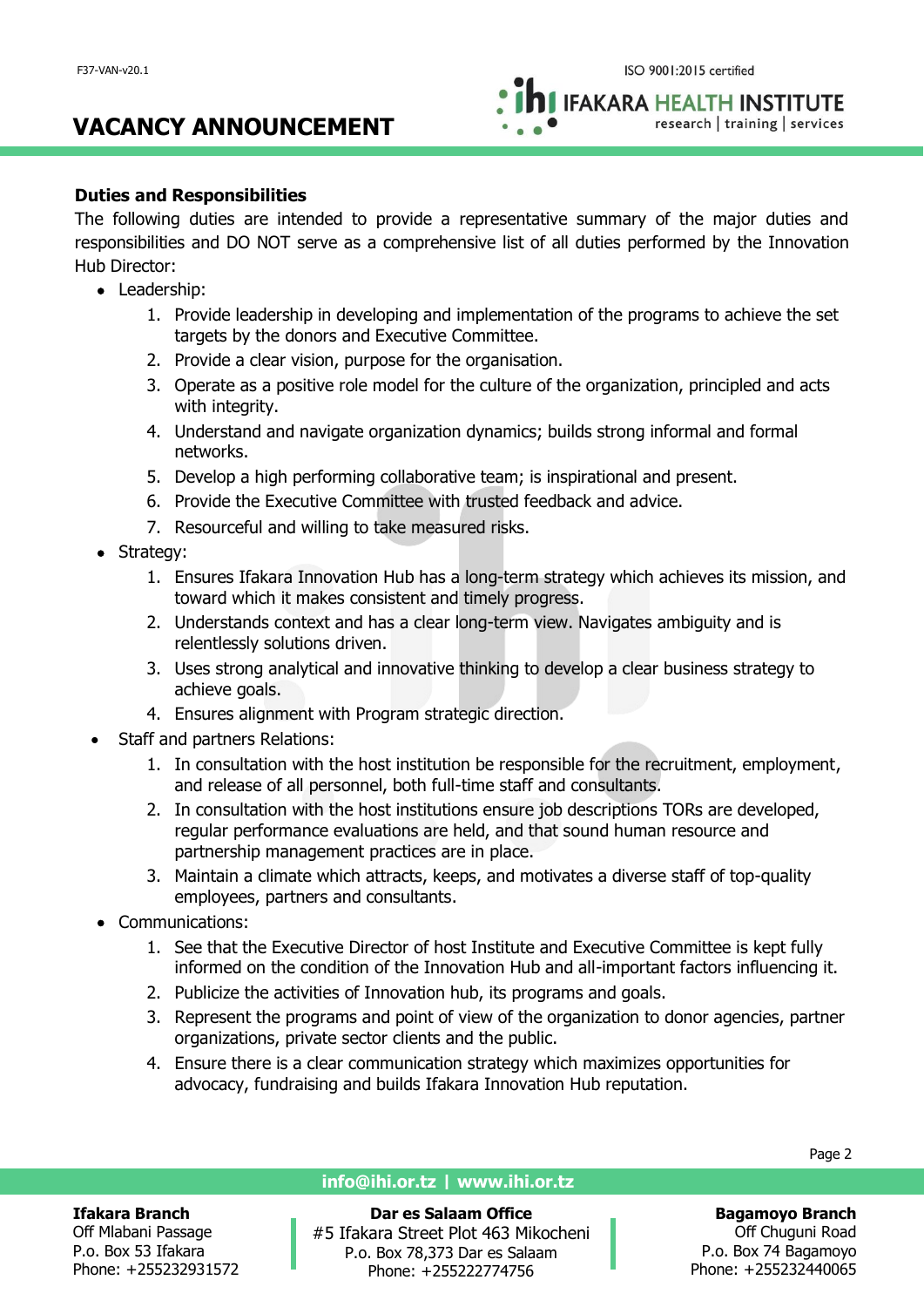# **VACANCY ANNOUNCEMENT**

**IFAKARA HEALTH INSTITUTE** research | training | services

- Financial Management:
	- 1. Work with the Ifakara Health Institute Chief Executive Officer and his team to develop and maintain sound financial practices.
	- 2. Work with the staff and the Product Development and Partnership (PDP) partners in preparing a budget, project performance reports (financial and technical) as required by the Executive Committee and donors.
	- 3. Ensure that adequate funds are available to permit the Innovation Hub to carry out its work.
	- 4. Conduct official correspondence of the organization and ensure proper execution of legal documents as per the advice of Ifakara Health Institute Executive Director.
- Resource Mobilization:
	- 1. Maintain networks with Innovation Hub current and potential funders to pursue opportunities for funding.
	- 2. Develop high performing fundraising strategies which are cost effectively, result oriented and easy to implement by the team.
	- 3. Pursue strategic partnerships and that advance Innovation hub access to funding.
	- 4. Prepare concept notes and proposals in response to funding opportunities.
	- 5. Prioritize investments to support Innovations that has potential for commercialization that the hub will get return on investment.

# **Qualification and Experience**

- Education:
	- 1. At least bachelor degree in engineering, business, economics, innovation, M&E or any related field.
	- 2. PhD and Master is an added advantage
- Experience:
	- 1. 5+ years of executive management experience leading an Innovation program or nonprofit organizations and manage team members, partners with diverse experience and own businesses.
	- 2. Experience with fundraising and partnership development is a must.
	- 3. Well-rounded experience in supporting Innovators at all stages, finance management, marketing, and client outreach.
	- 4. Experienced to transform a project into a sustainable organization
	- 5. Experience to blend the livelihood program with commercialization program
	- 6. Experience as a leader on supporting Innovators and work with community
	- 7. Experience on managing relationship with key strategic partners and donors
	- 8. Work to establish an organization that came from the project funding that is funded by multiple international donors and non-profit industry associations.
	- 9. Experienced in innovation support programs and ready to work with diverse group of people with different background to increase the number of locally developed Innovative products in the market.

#### **Ifakara Branch**

Off Mlabani Passage P.o. Box 53 Ifakara Phone: +255232931572

#### **info@ihi.or.tz | www.ihi.or.tz**

**Dar es Salaam Office** #5 Ifakara Street Plot 463 Mikocheni P.o. Box 78,373 Dar es Salaam Phone: +255222774756

Page 3

## **Bagamoyo Branch**

Off Chuguni Road P.o. Box 74 Bagamoyo Phone: +255232440065